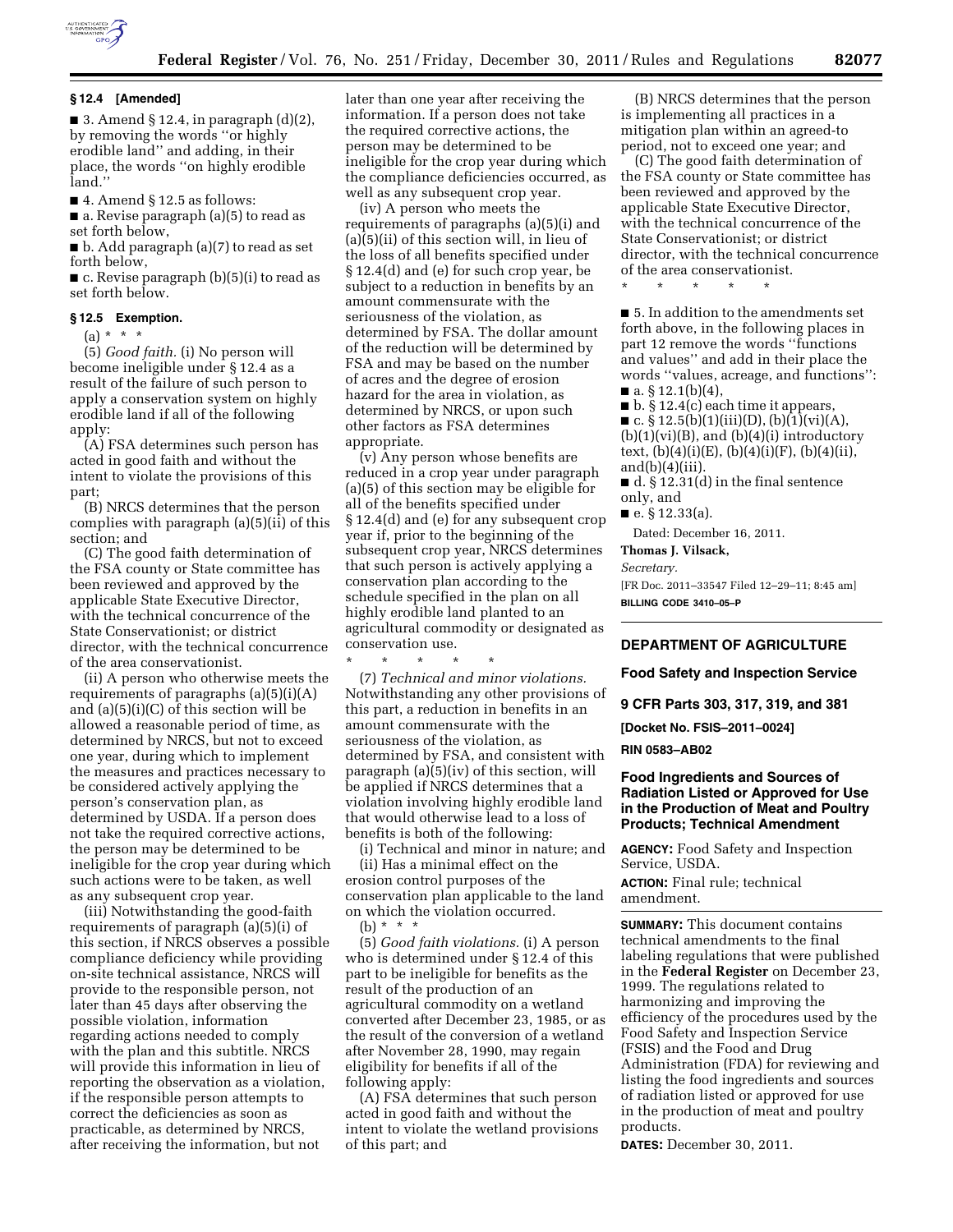# **FOR FURTHER INFORMATION CONTACT:**

Victoria Levine, Program Analyst, Policy Issuance Division, Office of Policy and Program Development, Food Safety and Inspection Service, U.S. Department of Agriculture, Washington, DC 20250; (202) 720–5627; Fax (202) 690–0486.

### **SUPPLEMENTARY INFORMATION:**

# **Background**

The regulations that are the subject of these technical amendments were published on December 23, 1999, in a final rule titled ''Food Ingredients and Sources of Radiation Listed or Approved for Use in the Production of Meat and Poultry Products'' (64 FR 72168). Among other things, this final rule consolidated various existing regulations on food ingredients and sources of radiation into a single new part, 9 CFR part 424, applicable to both meat and poultry establishments. Specifically, it combined the separate listings of food ingredients approved for use in meat and poultry products contained in 9 CFR 318.7 and 9 CFR 381.147 into a single table (9 CFR 424.21(c)). FSIS then removed §§ 318.7 and 381.147 from the meat and poultry products inspection regulations. The Agency did not, however, replace all of the references to §§ 318.7 and 381.147 contained in the meat and poultry product inspection regulations with a reference to § 424.21(c), the correct citation.

As published, the final regulations contain this error in several locations and thus needs to be corrected. Therefore, FSIS is replacing all references to §§ 318.7 and 381.147 contained in the meat and poultry product inspection regulations with a reference to the correct section,  $§$  424.21(c).

# **List of Subjects in 9 CFR Parts 303, 317, 319, and 381**

Food grades and standards, Food labeling, Food packaging, Meat inspection, Poultry products.

Accordingly, 9 CFR parts 303, 317, 319, and 381 are corrected by making the following correcting amendments:

# **PART 303—EXEMPTIONS**

■ 1. The authority citation for part 303 continues to read as follows:

**Authority:** 21 U.S.C. 601–695; 7 CFR 2.17, 2.55.

■ 2. In § 303.1, revise paragraph  $(b)(1)$  of to read as follows:

### **§ 303.1 Exemptions.**

\* \* \* \* \*

(b)(1) The exempted custom prepared products shall be prepared and handled in accordance with the provisions of §§ 318.5, 318.6, 318.10, 381.300 through 318.311 of this subchapter and § 424.21 of subchapter E, and shall not be adulterated as defined in paragraph 1(m) of the Act. The provisions of §§ 318.5, 318.6, 318.10, and 318.300 through 318.311 related to inspection or supervision of specified activities or other action by an inspection program employee and the provisions of § 318.6(b)(9) and (10) shall not apply to the preparation and handling of such exempted products.

\* \* \* \* \*

# **PART 317—LABELING, MARKING DEVICES, AND CONTAINERS**

■ 3. The authority citation for part 317 continues to read as follows:

**Authority:** 21 U.S.C. 601–695; 7 CFR 2.18, 2.53.

■ 4. In § 317.2, revise paragraph  $(f)(1)(vi)(B)$  to read as follows:

### **§ 317.2 Labels: definition; required features.**

- \* \* \* \* \*
	- (f) \* \* \*  $(1) * * * *$
	- $\overrightarrow{(vi)}$  \* \* \*
	-

(B) Such ingredients may be adjusted in the product formulation without a change being made in the ingredients statement on the labeling, provided that the adjusted amount complies with part 319 of this subchapter and with § 424.21 of subchapter E, and does not exceed the amount shown in the quantifying statement. Any such adjustments to the formulation shall be provided to the inspector-in-charge.

\* \* \* \* \*

# **PART 319—DEFINITIONS AND STANDARDS OF IDENTITY OR COMPOSITION**

■ 5. The authority citation for part 319 continues to read as follows:

**Authority:** 7 U.S.C. 450, 1901–1906; 21 U.S.C. 601–695; 7 CFR 2.18, 2.53.

■ 6. In § 319.181, revise the second and third sentences to read as follows:

### **§ 319.181 Cheesefurters and similar products.**

\* \* \* They may contain binders and extenders as provided in § 424.21(c) of subchapter E. Limits on use as provided in § 424.21 are intended to be exclusive of the cheese constituent. \* \* \*

■ 7. In § 319.281, revise the first sentence of paragraph (b)(9) to read as follows:

### **§ 319.281 Bockwurst.**

\* \* \* \* \*

(b) \* \* \*

(9) Binders and extenders may be added as provided in § 424.21(c) of subchapter E. \* \* \*

\* \* \* \* \*

■ 8. R In § 319.300, revise the last sentence to read as follows:

# **§ 319.300 Chili con carne.**

\* \* \* The mixture may contain binders and extenders as provided in § 424.21(c) of subchapter E.

■ 9. In § 319.301, revise the last sentence to read as follows:

### **§ 319.301 Chili con carne with beans.**

\* \* \* The mixture may contain binders and extenders as provided in § 424.21(c) of subchapter E.

■ 10. In § 319.306, revise the last sentence to read as follows:

## **§ 319.306 Spaghetti with meatballs and sauce, spaghetti with meat and sauce, and similar products.**

\* \* \* Meatballs may be prepared with farinaceous material and with other binders and extenders as provided in § 424.21(c) of subchapter E.

# **PART 381—POULTRY PRODUCTS INSPECTION REGULATIONS**

■ 11. The authority citation for part 381 continues to read as follows:

**Authority:** 7 U.S.C. 138f, 450; 21 U.S.C. 451–470; 7 CFR 2.7, 2.18, 2.53.

 $\blacksquare$  12. In § 381.118, revise the first sentence in paragraph (a)(2)(ii) to read as follows:

#### **§ 381.118 Ingredients statement.**

- \* \* \* \* \*
- (a) \* \* \*
- $(2) * * * *$

(ii) Such ingredients may be adjusted in the product formulation without a change being made in the ingredients statement on the labeling, provided that the adjusted amount complies with subpart P of this part and § 424.21(c) of subchapter E, and does not exceed the amount shown in the quantifying statement. \* \* \*

\* \* \* \* \*

■ 13. In § 381.129, revise paragraph (d) to read as follows:

### **§ 381.129 False or misleading labeling or containers.**

\* \* \* \* \* (d) When sodium alginate, calcium carbonate, lactic acid, and calcium lactate are used together in a dry binding matrix in ground or formed poultry products, as permitted in